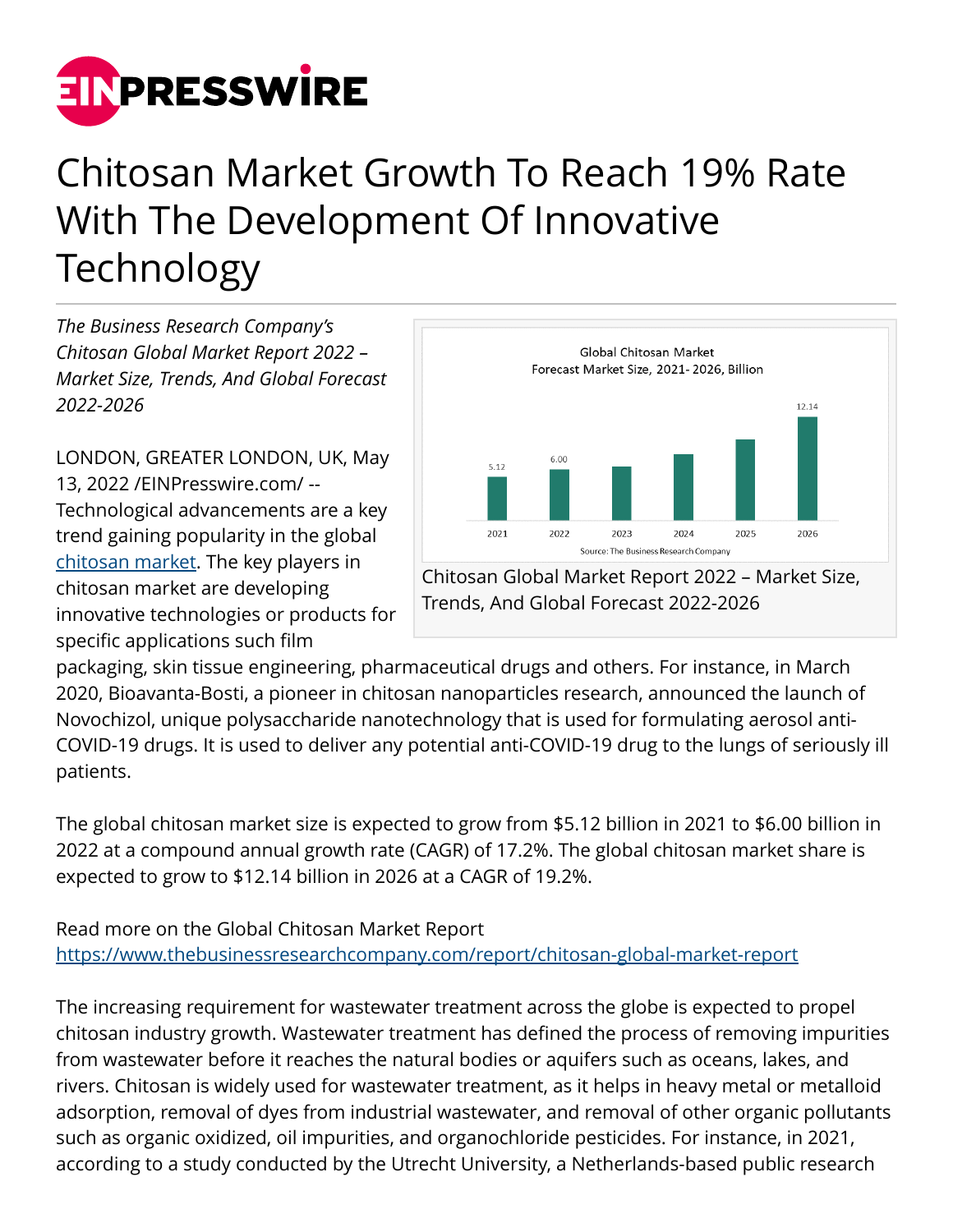university, and the United Nations University, Japan-based research and study university, the wastewater produced globally each year stands at 359 billion cubic meters, which is approximately 48 percent of that water is released to the environment untreated. Therefore, the growing requirement for wastewater treatment across the globe is driving the growth of the chitosan market.

Major players covered in the global chitosan industry are Advanced Biopolymers AS, Agratech International, Inc, Golden-Shell Pharmaceutical Co. Ltd, G.T.C. Bio Corporation, Heppe Medical Chitosan GmbH, Kitozyme S.A, Novamatrix, Panvo Organics Pvt Ltd, Primex Ehf, Qingdao Yunzhou Biochemistry Co., Ltd, Dainichiseika Color & Chemicals Mfg, Meron Biopolymers, KIMICA Corporation, Kraeber & Co. GmbH, Axio Biosolutions, Marshall Marine Products, PT BIoTech Surindo, Xianju Tengwang Chitosan Factory, and Biophrame Technologies.

TBRC's global chitosan market report is segmented by grade into pharmaceutical grade, industrial grade, food grade, by source into shrimp, squid, crab, krill, others, by application into water treatment, food and beverages, cosmetics, medical and pharmaceuticals, agrochemicals, others.

[Chitosan Global Market Report 2022](https://www.thebusinessresearchcompany.com/report/chitosan-global-market-report) – By Grade (Pharmaceutical Grade, Industrial Grade, Food Grade), By Source (Shrimp, Squid, Crab, Krill, Other Sources), By Application (Water Treatment, Food and Beverages, Cosmetics, Medical and Pharmaceuticals, Agrochemicals, Other Applications) – Market Size, Trends, And Global Forecast 2022-2026 is one of a series of new reports from The Business Research Company that provides a chitosan market overview, forecast chitosan market size and growth for the whole market, chitosan market segments, geographies, chitosan market trends, chitosan market drivers, restraints, leading competitors' revenues, profiles, and market shares.

Request for a Sample of the Global Chitosan Market Report <https://www.thebusinessresearchcompany.com/sample.aspx?id=5859&type=smp>

Not what you were looking for? Here is a list of similar reports by The Business Research Company:

Food Product Machinery Global Market Report 2022 – By Type (Dairy Product Plant Machinery And Equipment, Bakery Machinery And Equipment, Meat And Poultry Processing And Preparation Machinery, Other Commercial Food Products Machinery), By Product (Depositors, Extruding Machines, Mixers, Refrigerators, Slicers & Dicers, Other Products), By Capacity (Small, Medium, Large), By Operation (Autonomous, Semi-autonomous, Manual) – Market Size, Trends, And Global Forecast 2022-2026

[https://www.thebusinessresearchcompany.com/report/food-product-machinery-global-market](https://www.thebusinessresearchcompany.com/report/food-product-machinery-global-market-report)[report](https://www.thebusinessresearchcompany.com/report/food-product-machinery-global-market-report)

Food Emulsifiers Global Market Report 2022 – By Type (Lecithin, Monoglyceride, Diglyceride, and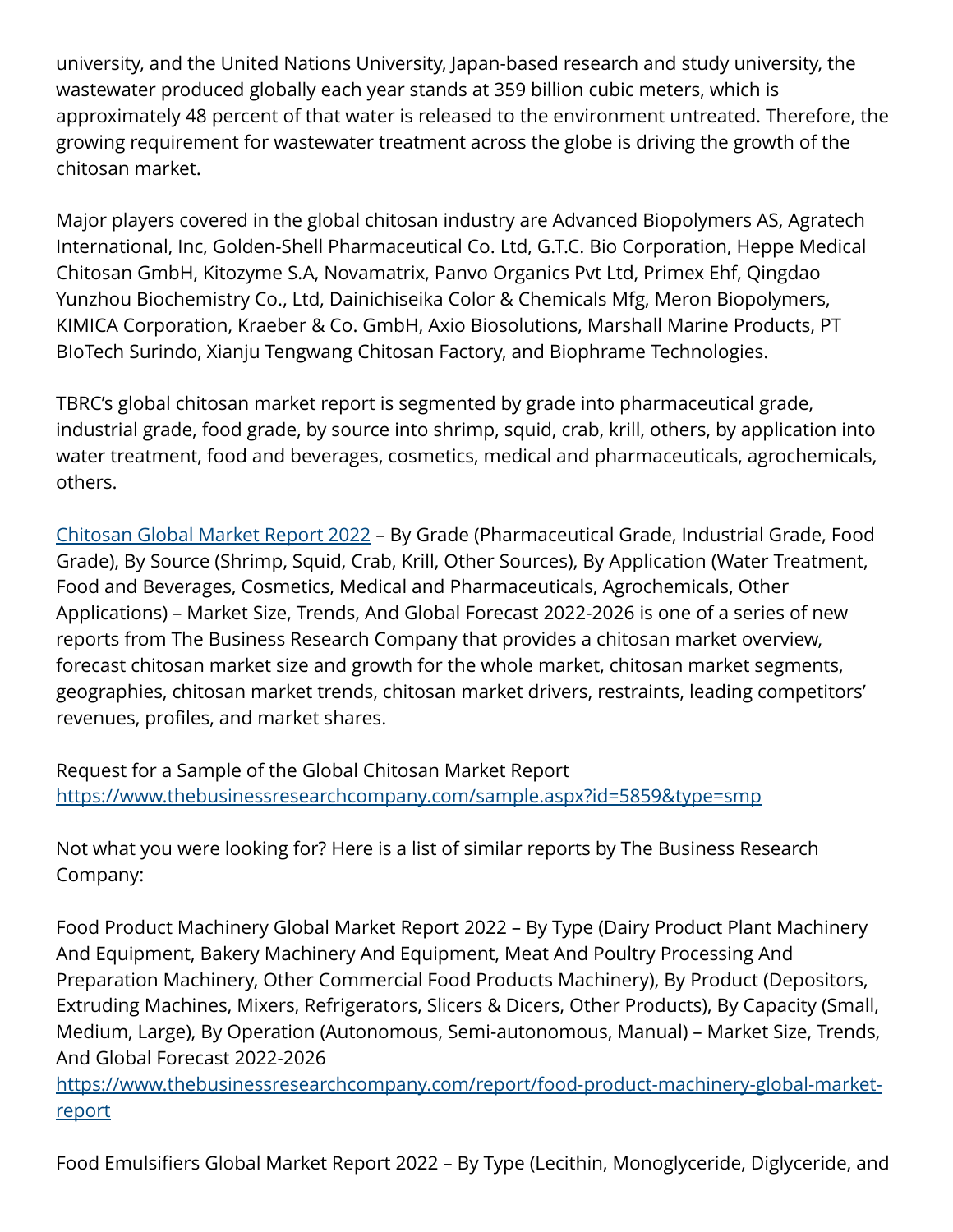Derivatives, Sorbitan Ester, Polyglycerol Ester, Other Types), By Nature (Natural, Synthetic), By Application (Dairy And Frozen Products, Bakery, Meat, Poultry, and Seafood, Beverage, Confectionery, Other Applications), By Form (Fine Powder, Hydrate) – Market Size, Trends, And Global Forecast 2022-2026

<https://www.thebusinessresearchcompany.com/report/food-emulsifiers-global-market-report>

Food Preservatives Global Market Report 2022 – By Type (Synthetic, Natural), By Function (Anti-Microbial, Anti-Oxidant, Chelating Agents, Enzyme Attackers), By Application (Beverages, Oils And Fats, Bakery, Dairy And Frozen Products, Snacks, Meat, Poultry, Confectionery, Other Applications) – Market Size, Trends, And Global Forecast 2022-2026 <https://www.thebusinessresearchcompany.com/report/food-preservatives-global-market-report>

About [The Business Research Company?](https://www.thebusinessresearchcompany.com/)

The Business Research Company is a market research and intelligence firm that excels in company, market, and consumer research. It has over 200 research professionals at its offices in India, the UK and the US, as well a network of trained researchers globally. It has specialist consultants in a wide range of industries including manufacturing, healthcare, financial services and technology.

Read more about us at [https://www.thebusinessresearchcompany.com/about-the-business](https://www.thebusinessresearchcompany.com/about-the-business-research-company.aspx)[research-company.aspx](https://www.thebusinessresearchcompany.com/about-the-business-research-company.aspx)

Call us now for personal assistance with your purchase: Europe: +44 207 1930 708 Asia: +91 88972 63534 Americas: +1 315 623 0293 Email: info@tbrc.info

Check out our: LinkedIn: <https://bit.ly/3b7850r> Twitter:<https://bit.ly/3b1rmjS> YouTube: [https://www.youtube.com/channel/UC24\\_fI0rV8cR5DxlCpgmyFQ](https://www.youtube.com/channel/UC24_fI0rV8cR5DxlCpgmyFQ) Blog: <http://blog.tbrc.info/>

Oliver Guirdham The Business Research Company +44 20 7193 0708 info@tbrc.info Visit us on social media: [Facebook](https://www.facebook.com/TheBusinessResearchCompany/) **[Twitter](https://twitter.com/tbrc_info)** [LinkedIn](https://www.linkedin.com/company/the-business-research-company/)